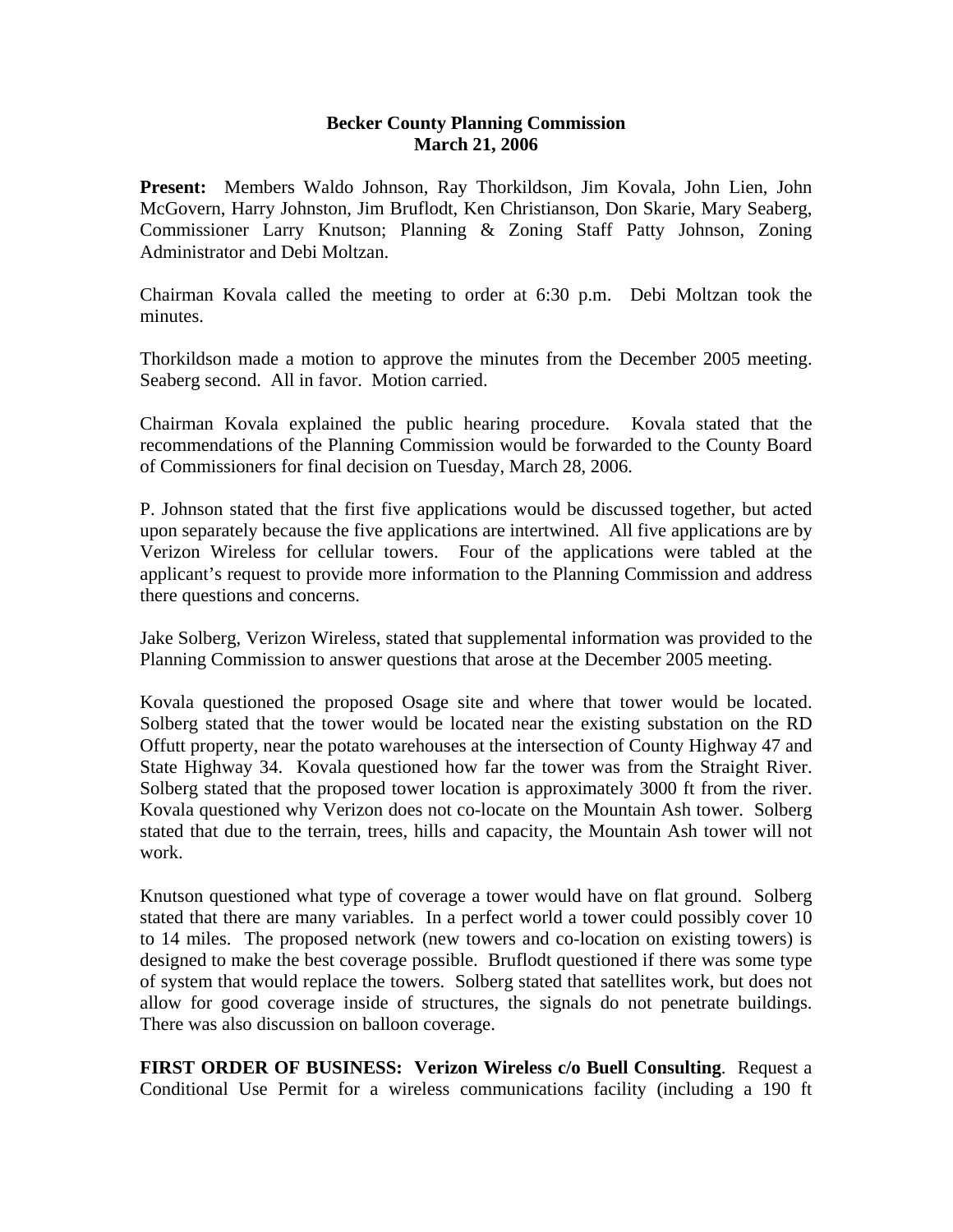monopole antenna structure and 12 ft by 30 ft equipment shelter) for the property described as: N  $\frac{1}{2}$  of NE  $\frac{1}{4}$  Ex 10 Ac; N  $\frac{1}{2}$  of S  $\frac{1}{2}$  of NE  $\frac{1}{4}$  Ex Rwy Less 6.45 Ac for Hwy; Section 18, TWP 140, Range 41. Richwood Township. PID Number 24.0134.000. The property is currently owned by Okeson Farms and located at 25xxx Hwy 59.

Solberg explained that this would be a monopole, short towers, not a guide tower. The monopoles look better and are not so obtrusive. This design is standard throughout all applications. Kovala questioned how long it would take to erect the towers. Solberg stated that all the sites have been budgeted for this year so construction would be done as soon as possible. Knutson questioned if the towers would have lights and which towers would not have lights. Solberg stated that these types of towers do not require lighting.

No one spoke in favor of the application. Speaking in opposition of the application was Steve Amell, questioning why Verizon cannot use the existing tower that is only three miles away. There was no written correspondence either for or against the application. At this time, testimony was closed.

Solberg stated that Exhibit C-4 shows the coverage of the existing tower was used and the coverage of a new tower was constructed. Solberg stated that all the requirements of the zoning ordinance were met and supplemental information has been provided to the Planning Commission.

Further discussion was held regarding location, height and coverage.

**MOTION:** Thorkildson made a motion to approve the conditional use permit for a wireless communications facility (including a 190 ft monopole antenna structure and 12 ft by 30 ft equipment shelter) based on the fact that it does meet the criteria of the zoning ordinance. W. Johnson second. All in favor. Motion carried.

**SECOND ORDER OF BUSINESS: Verizon Wireless c/o Buell Consulting**. Request a Conditional Use Permit for a wireless communications facility (including a 250 ft monopole antenna structure and 12 ft by 30 ft equipment shelter) for the property described as:  $S \frac{1}{2}$  of NE  $\frac{1}{4}$  E of Rwy Less Hwy & NE  $\frac{1}{4}$  NE  $\frac{1}{4}$  W of Hwy, Section 7, TWP 141, Range 41, Callaway Township. PID Number 04.0032.000. The property is currently owned by Ronald & Melissa Mattson and located at 32xxx US Hwy 59.

Solberg explained that this would be a monopole, short towers, not a guide tower. The monopoles look better and are not so obtrusive. Kovala questioned the height of the tower. Solberg stated that this is the tower that was proposed at 250 feet, but has been changed to a 190 ft tower. The proposed tower would be just north of Callaway.

No one spoke in favor of the application. No one spoke against the application. There was no written correspondence either for or against the application. At this time, testimony was closed.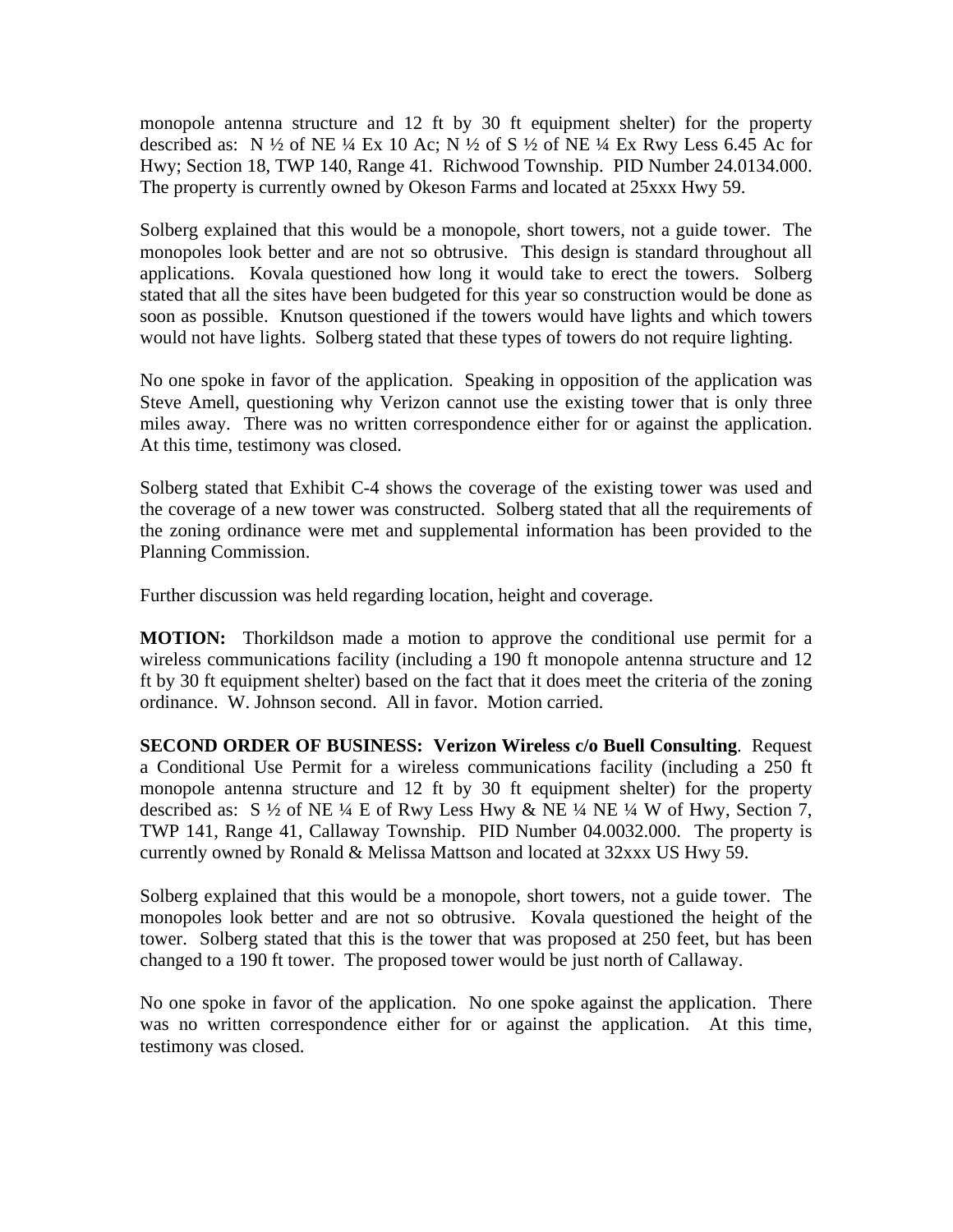Further discussion was held regarding location, height and coverage.

**MOTION:** Christianson made a motion to approve the conditional use permit for a wireless communications facility (including a 190 ft monopole antenna structure and 12 ft by 30 ft equipment shelter) based on the fact that it does meet the criteria of the zoning ordinance. Bruflodt second. All in favor. Motion carried.

**THIRD ORDER OF BUSINESS: Verizon Wireless c/o Buell Consulting**. Request a Conditional Use Permit for a wireless communications facility (including a 190 ft monopole antenna structure and 12 ft by 30 ft equipment shelter) for the property described as: SW ¼, Section 5, TWP 140, Range 38, Shell Lake Township. PID Number 28.0024.000. The property is currently owned by Jerry & Wilma Hanson and located at 42xxx Co Hwy 26.

Solberg explained that this would be a monopole, short towers, not a guide tower. The monopoles look better and are not so obtrusive.

No one spoke in favor of the application. No one spoke against the application. Written correspondence was received from Nick, Jean and Evelyn Reed in favor of the application. At this time, testimony was closed.

Further discussion was held regarding location, height and coverage.

**MOTION:** Bruflodt made a motion to approve the conditional use permit for a wireless communications facility (including a 190 ft monopole antenna structure and 12 ft by 30 ft equipment shelter) based on the fact that it does meet the criteria of the zoning ordinance. Lien second. All in favor. Motion carried.

**FOURTH ORDER OF BUSINESS: Verizon Wireless c/o Buell Consulting**. Request a Conditional Use Permit for a wireless communications facility (including a 190 ft monopole antenna structure and 12 ft by 30 ft equipment shelter) for the property described as:  $N \frac{1}{2}$  lying S of Rwy & S of Hwy Ex E 30 Rds & Ec 31.34 Ac AKA 001, 002 & 003 & Ex Plat Audubon Heights AKA 33.69 Ac & Ex 18.76 Ac AKA 004; Section 24, TWP 139, Range 42, Audubon Township. PID Number 02.0159.000. The property is currently owned by Walter & Elaine Graff and located at 22xxx US Hwy 10.

Solberg explained that this would be a monopole, short towers, not a guide tower. The monopoles look better and are not so obtrusive.

No one spoke in favor of the application. No one spoke against the application. There was no written correspondence either for or against the application. At this time, testimony was closed.

Further discussion was held regarding location, height and coverage.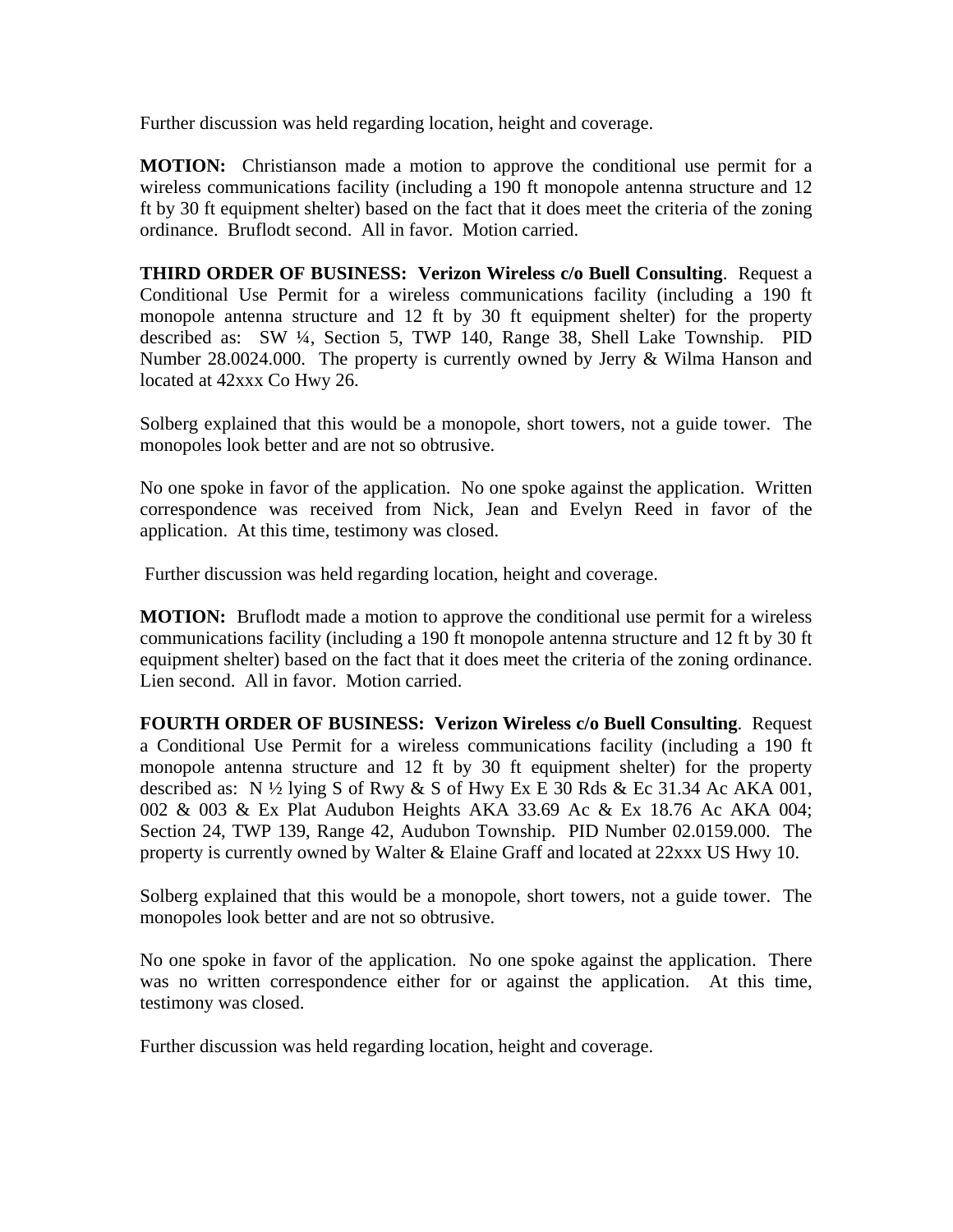**MOTION:** Johnston made a motion to approve the conditional use permit for a wireless communications facility (including a 190 ft monopole antenna structure and 12 ft by 30 ft equipment shelter) based on the fact that it does meet the criteria of the zoning ordinance. Seaberg second. All in favor. Motion carried.

**FIFTH ORDER OF BUSINESS: Verizon Wireless c/o Buell Consulting.** Request a Conditional Use Permit for a wireless communications facility (including a 198 ft monopole antenna structure and 12 ft by 30 ft equipment shelter) for the property described as: NW ¼ Ex 23.68 Ac; Section 29, TWP 140, Range 36; Osage Township. PID Number 21.0294.000. The property is currently owned by RD Offutt Company.

Solberg explained that this would be a monopole, short towers, not a guide tower. The monopoles look better and are not so obtrusive. The proposed tower would be near an existing industrial site.

No one spoke in favor of the application. No one spoke against the application. Written correspondence was received from Ron Lindall, two letters opposition. At this time, testimony was closed.

Further discussion was held regarding location, height and surrounding area. Kovala stated that the river is about 3000 feet from the tower.

**MOTION:** W. Johnson made a motion to approve the conditional use permit for a wireless communications facility (including a 190 ft monopole antenna structure and 12 ft by 30 ft equipment shelter) based on the fact that it does meet the criteria of the zoning ordinance. Lien second. All in favor. Motion carried.

**SIXTH ORDER OF BUSINESS: Orvis Olson.** Request a change of zone from agricultural to residential and approval of a certificate of survey for two tracts of land for the property described as: Part of Govt Lot 3 Comm at SE Corner of NE ¼ SE ¼; Section 7, TWP 138, Range 43; Cormorant Township. A proposed split from PID Number 06.0094.000. The property is located on Turtle Lake.

Olson explained the application to the Board. The tract of land was left to siblings in 1976. This subdivision would be done for estate planning. The existing tract would be divided into two tracts with the remnant being attached to the adjoining farm tract.

Christianson questioned if the mobile homes would be removed. Olson stated that, if the subdivision would be approved, the one mobile home would be correctly situated on the proposed lot, the other mobile home would remain and if replaced in the future, the new structure would be correctly placed on the lot. Kovala questioned the mobile home on Tract B, which extends across the proposed property line. Olson explained that the use of the property is not being changed. There will still be three owners, but instead of three owners in common ownership, each owner would own their own lot.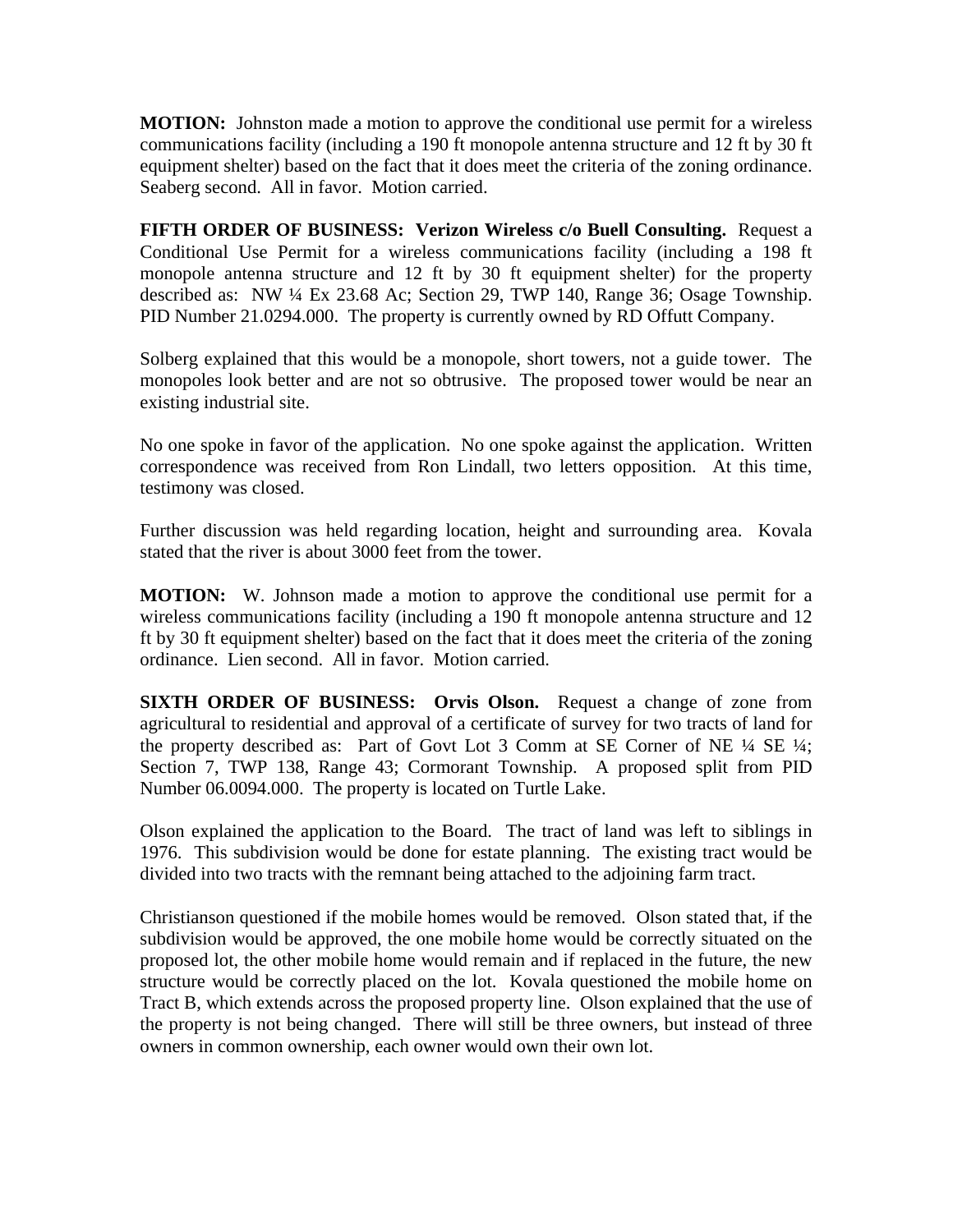Christianson questioned the contours of the property. Scott Walz, Meadowland Surveying, stated that the north end of the parcel is steeper and tapers toward the south.

No one spoke in favor of the application. No one spoke against the application. There was no written correspondence either for or against the application. Dawn Morgan had questions concerning the project, but thought it was for a different piece of property. At this time, testimony was closed.

Further discussion was held. Knutson questioned if a site permit issued if the setbacks cannot be met. P. Johnson stated that if the setbacks cannot be met, a site permit would not be issued, but the lots do have adequate buildable area.

**Motion:** McGovern made a motion to approve the request a change of zone from agricultural to residential and approval of a certificate of survey for two tracts of land based on the fact that the request does meet the criteria of the zoning ordinance and subdivision ordinance. Bruflodt second. All in favor. Motion carried.

**SEVENTH ORDER OF BUSINESS: Steve Campbell.** Request approval of a certificate of survey for one tract of land for the property described as: Part of Govt Lot 10; Section 4, TWP 139, Range 31; Detroit Township. A proposed split from PID Number 08.0066.001. The property is located on Tamarack Lake.

Scott Walz, Meadowland Surveying, explained the application. This is further subdivision from what was done a few years ago. The request and certificate of survey does meet the criteria of the zoning ordinance.

No one spoke in favor of the application. No one spoke against the application. There was no written correspondence either for or against the application. At this time, testimony was closed.

Further discussion was held regarding location, size of lots and ordinance requirements.

**Motion:** Bruflodt made a motion to approve a certificate of survey for one tract of land based on the fact that the survey does meet the criteria of the zoning ordinance and subdivision ordinance. Seaberg second. All in favor. Motion carried.

**EIGHTH ORDER OF BUSINESS: John Webber.** Request a change of zone from agricultural to commercial for an 11.07 acre tract of land for the property described as: Pt of NE ¼ SE ¼; Section 5, TWP 138, Range 41. A proposed split from PID Number 19.0076.000.

Doran Schneibel explained the application to the Board. The request could rezone the property to commercial so they could relocate their business, DL RV & Marine to this location. Their current business is located on south side of Highway 10.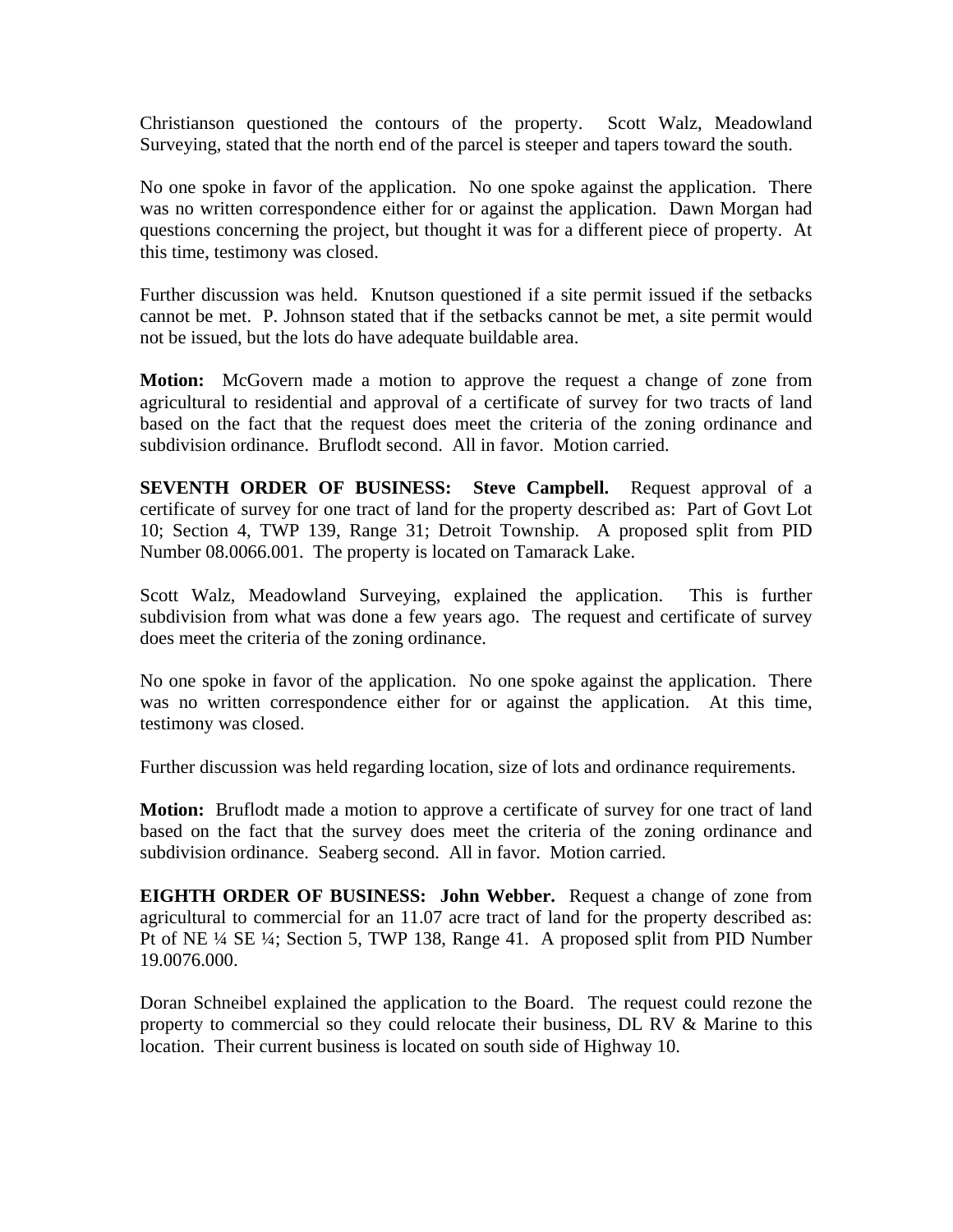Christianson questioned how the size of this property compares to the current location. Schneibel stated that this piece would be a little larger but more useable property. Kovala questioned what would happen to the old boats, motors and trailers. Schneibel stated that they are not in the salvage business, but retail, there would not be any junk lying around. Kovala questioned the condition of the existing business. Schneibel stated that their business is renting the current location and most the junk belongs to the current owner of the property. W. Johnson questioned what type of site work would be done. Schneibel stated that there would not be a lot of site work, except for the actual building site. Knutson questioned why a conditional use was not applied for instead of the change of zone. Schneibel stated that he did not want to bother with having to change or update conditional use permits, he would rather have the zone changed and be done with hearing processes. Knutson stated that if the zone was changed, the county looses control of what happens to the property, with a conditional use permit, conditions and restrictions can be placed on the property and monitored.

Speaking in favor of the application was Jim Vareberg, Carl Malmstrom and Gail Hahn, Lake View Supervisor.

Christianson questioned what the uses along Highway #6 were. P. Johnson stated that there are several commercial properties, along with residential properties. P. Johnson also stated that the intent and vision of the comprehensive plan was to allow commercial zoning along the Highway 59 corridor.

Speaking in opposition to the application was John Moran. Written correspondence was received from Diane McCormack and Robert McDonald, both in opposition to the application. A letter was also received from Jody Martinson, MN DOT District 4, stating that Highway 59 has access control and that there would be no access given from Highway 59. At this time, testimony was closed.

Further discussion was held regarding location, use, access and city expansion. Christianson questioned if the City of Detroit Lakes had been contacted and offered any comment. P. Johnson stated that she had talked to Larry Remmen. Remmen indicated to her that this area has not been studied closely and the city does not have a specific plan for this area. Christianson felt that the City should be forced to comment on the change of zone. Christianson added that if the City exercised subdivision control within two miles of the city boundaries, that the City should be involved with zoning changes in the same area. Christianson felt that the change of zone made sense. Lien felt that a conditional use permit would be a better solution, allowing the applicant the use that they want without the county loosing control of the activities on the property. Christianson discussed billboards on commercial properties and how offensive billboards have become.

Kovala questioned the procedure Schneibel would have go through for a conditional use permit rather than the change of zone. P. Johnson stated that the Board could deny the change of zone and grant the conditional use permit instead. P. Johnson suggested that, due to the 60 day rule, that the applicant table the application in order to provide the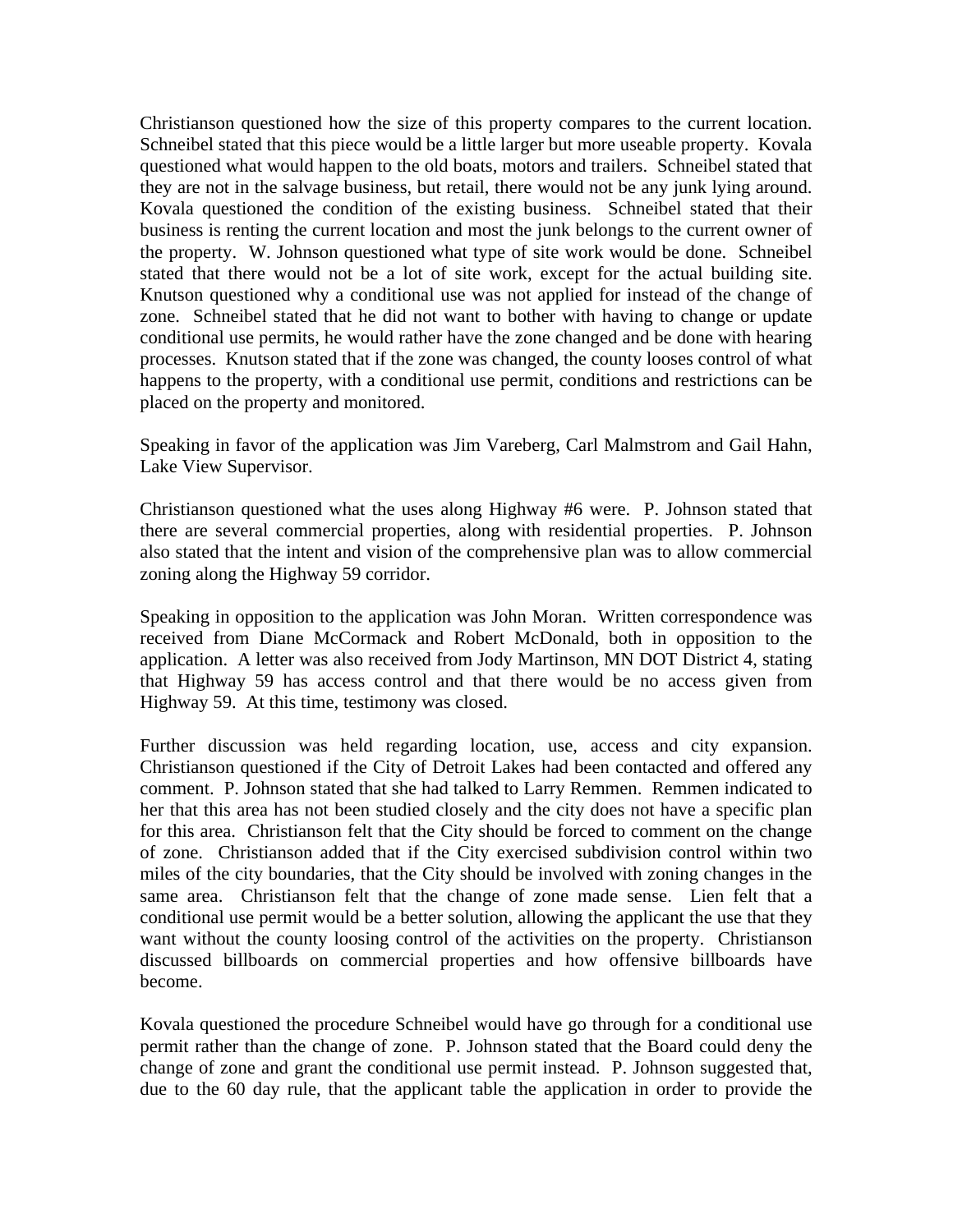Board with more information such as exact building size and location, fence location, buffer location, access, and other items associated with the conditional use permit. Schneibel stated that he wants what is best for Becker County and would go with the suggestions of the Board to accomplish their goal.

**Motion:** Bruflodt make a motion to deny the request for the change of zone from agricultural to commercial based on the fact that the use is not compatible with the surrounding residential area, but allow the applicant the opportunity to submit a proposal for a conditional use permit at the April 2006 meeting. McGovern second. All in favor except Seaberg. Majority in favor. Motion carried.

**NINTH ORDER OF BUSINESS: James and Nancy Vareberg.** Request a change of zone from agricultural to commercial for a 36.86 acre tract of land for the property described as: Pt NE ¼ SE ¼ & Pt SE ¼ SE ¼ in Section 5 and Pt of SW ¼ SW ¼ & Pt NW ¼ SW ¼ Section 4; TWP 138, Range 41; Lake View Township. A proposed split from PID Numbers 19.0076.000 & 19.0050.000.

Jim & Nancy Vareberg explained the application to the Board and handed out maps of the existing area, showing the location of the commercial tracts. Vareberg stated that there would be 25 acres, closest to Sunset Hills Addition, that would be left agricultural and act as a natural buffer. Vareberg would like to continue operation of the gravel pit and propose a campground in the future. The closest neighbor adjacent to this is Perry Nodsle, who is not opposed to this project. Vareberg stated that the proposed campground is in the future and does realize that he would have to meet with the Zoning Office and come back before the Board for a conditional use permit.

W. Johnson questioned the restrictions along the natural gas pipeline. Vareberg stated that the gas line does have an easement, in which nothing can be done. Kovala questioned the access to the property. Vareberg stated that the access would be from County Road 6. Christianson questioned what the exact request was for. P. Johnson stated that the only request before the Board was for a change of zone from agricultural to commercial and any future proposals would be dealt with at future hearings.

Speaking in favor of the application were Carl Malmstrom, Scott Walz and Gail Hahn, Lake View Township. No one spoke against the application. Written correspondence was received from Diane McCormack and Robert McDonald, both in opposition to the application. Written correspondence was also received from Jody Martinson, MN Dot District 4, stating that Highway 59 is a controlled access road and that access would not be permitted from Highway 59. At this time, testimony was closed.

Further discussion was held regarding location, use, surrounding area, controlled access and comprehensive plan.

**Motion:** Thorkildson made a motion to approve the change of zone from agricultural to commercial based on the fact that the property was located along the Highway 59 corridor. Seaberg second. Voting in favor of the motion were Seaberg, McGovern,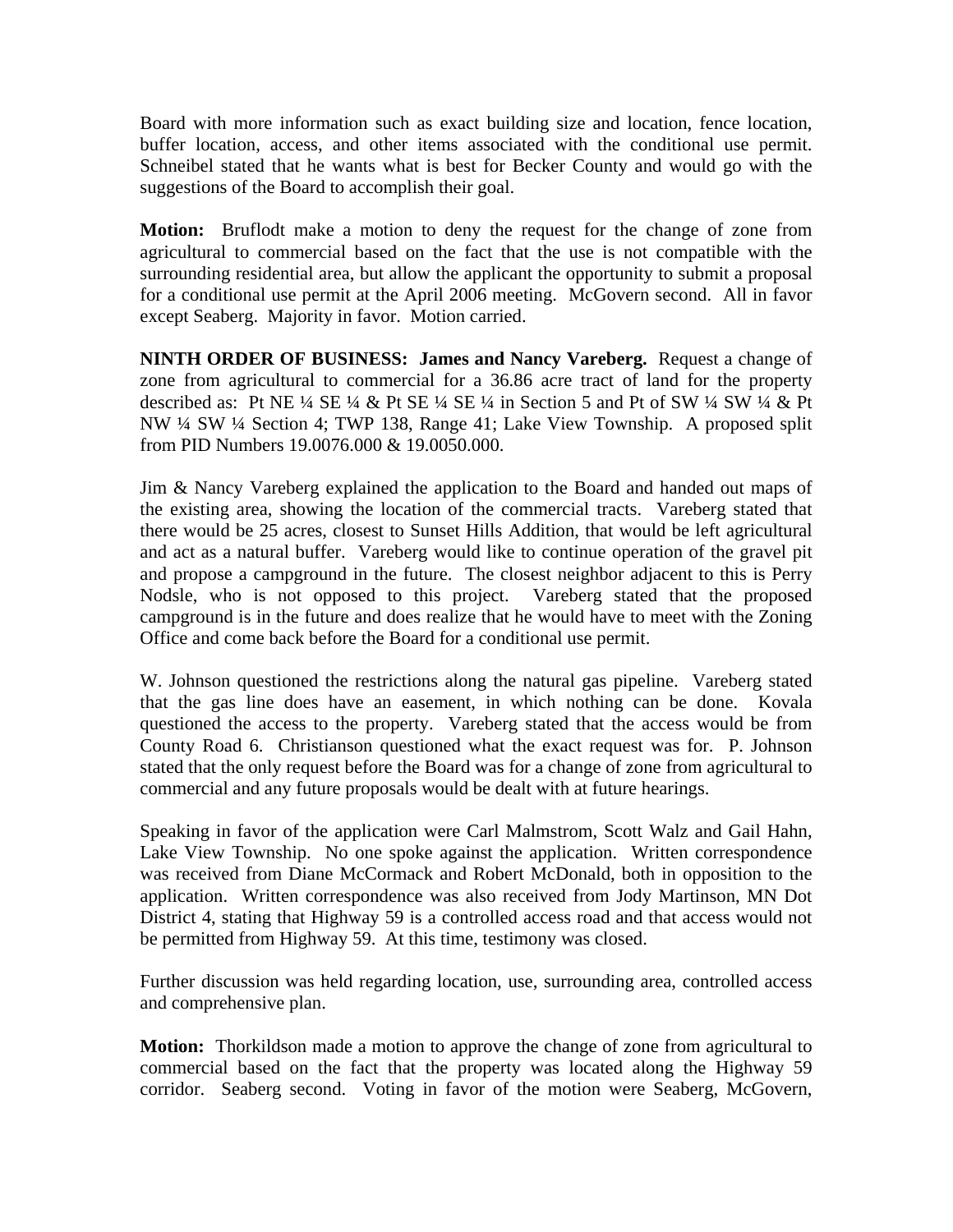Thorkildson and Lien. Voting against the motion were Bruflodt, Skarie, Johnston, Christianson, and W. Johnson. Knutson abstained from voting. Majority against the application, motion failed.

Kovala questioned if Vareberg would like to table the application and request a conditional use permit. Vareberg stated that he has too much invested in the property for a conditional use permit; the tax assessors said it should be commercial so it should be commercial.

Bruflodt made a motion to deny the change of zone from agricultural to commercial based on the fact that it is not compatible with the surrounding agricultural and residential area. Skarie second. Voting in favor of the motion were: Bruflodt, Johnston, W. Johnson and Skarie. Voting against the motion were: Seaberg, Thorkildson and Lien. Knutson and McGovern abstained from voting. Majority voted in favor of the motion. Motion carried.

**TENTH ORDER OF BUSINESS: David Opsahl.** Request approval of a certificate of survey for a 13.86 acre tract of land for the property described as: Pt Govt Lot  $3 N \frac{1}{4}$ ; Section 12, TWP 138, Range 42; Lake Eunice Township. A proposed split from PID Number 17.0137.000. The property is located within the shoreland district of Pearl Lake.

Opsahl explained the application to the Board. Opsahl stated that he is purchasing the property and would like to split the property and build on one tract.

No one spoke in favor of the application. No one spoke against the application. There was no written correspondence either for or against the application. There was no written correspondence. At this time, testimony was closed.

Discussion was held regarding lot size, location and topography.

**Motion:** Christianson made a motion to approve a certificate of survey for a 13.86 tract of land based on the fact that it does meet the criteria of the zoning ordinance and subdivision ordinance. Skarie second. All in favor. Motion carried.

**ELEVENTH ORDER OF BUSINESS: American Enterprises, Inc./Mike Staber.** Request a conditional use permit for a commercial use consisting of a doctor's family practice office for the property described as: 6 acres in the SW ¼ SW ¼ lying N of #138; Section 30, TWP 138, Range 42; Lake Eunice Township. PID Number 17.0354.004.

Staber explained the application to the Board. This application would be changing an existing conditional use permit to allow the use of an existing building for a family doctor practice.

W. Johnson questioned if there would be any changes to the building. Staber stated that there would not be any exterior changes, just internal changes and maybe pave a portion of the parking lot.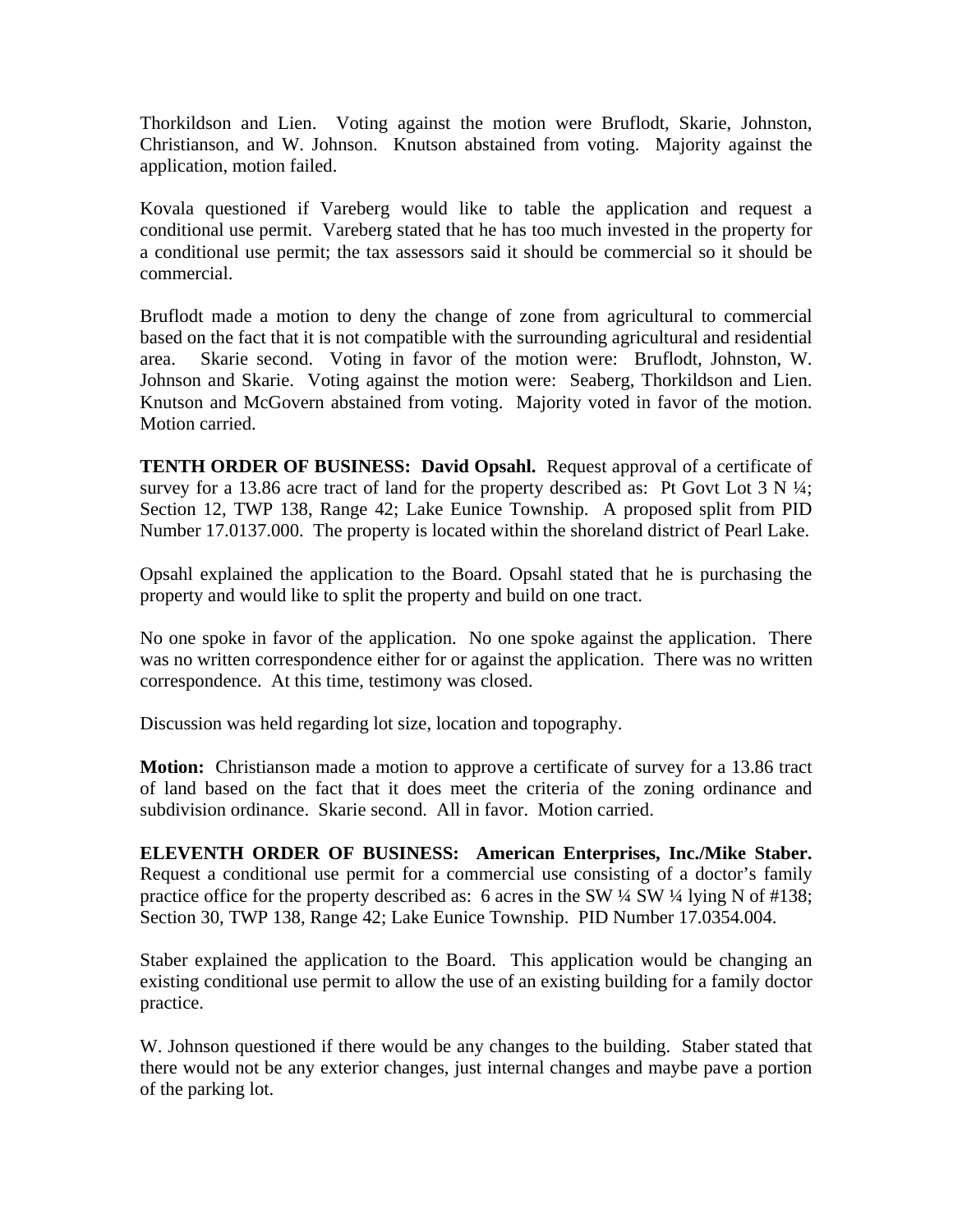Bob Hovde spoke in favor of the application. No one spoke against the application. There was no written correspondence either for or against the application. At this time, testimony was closed.

Further discussion was held regarding the existing conditional use permit, location and proposed use.

**Motion:** Bruflodt make a motion to allow a conditional use permit for a family doctor practice, as presented in the application, based on the fact that the use would not be a detriment to the surrounding area. Johnston second. All in favor. Motion carried.

**TWELVETH ORDER OF BUSINESS: Gary Larsen.** Request approval of a certificate of survey for eight tracts of land for the property described as: NE  $\frac{1}{4}$  NE  $\frac{1}{4}$  & SE ¼ NE ¼ Govt Lots 5, 6 & 10 & SE ¼ NW ¼; Section 3, TWP 138, Range 40; Burlington Township. PID Number 03.0010.000 & 03.0012.000. The property is located on Elbow Lake.

Charlie Ramstad explained the application to the Board. This is a certificate of survey that is Larsen's vision for the remainder of his lakeshore. There would be a total of eight lots; six of the lots would have riparian rights. The lots are large enough to preserve the agricultural integrity of the area. The survey meets the criteria of the zoning ordinance and subdivision ordinance. Ramstad stated that he talked to Brad Wentz, County Highway Engineer, regarding the comments he make about the survey and that Wentz did not fully understand the lot configuration and access. The comments from the Environmental Review Committee have been incorporated into the design.

Questions arose on the 66 ft access and 24 ft driveway, docking issues, and size of the lots. Chris Heyer, Heyer Land Surveying, explained the lot size, road accesses, easements, elevations, and aquatic vegetation requiring the boardwalk.

Speaking in favor of the application were Curt Able, Gary Bigger, George Knutson, and Gerald "Fritz" Zirbel. No one spoke against the application. Written correspondence was received and read by P. Johnson in its entirety from Ann Gerlach and Jim Ulmer in opposition to the application; and Brad Wentz, County Highway Engineer with questions regarding the access of Tract D. At this time, testimony was closed.

Further discussion was held. Johnston thanked Larsen for al the work Larsen went through to make sure that the Planning Commission was able to view the property.

**Motion:** Seaberg made a motion to approve the certificate of survey for eight lots based on the fact that the survey meets the criteria of the zoning ordinance and subdivision and that the lots have adequate building area. W. Johnson second. All in favor. Motion carried.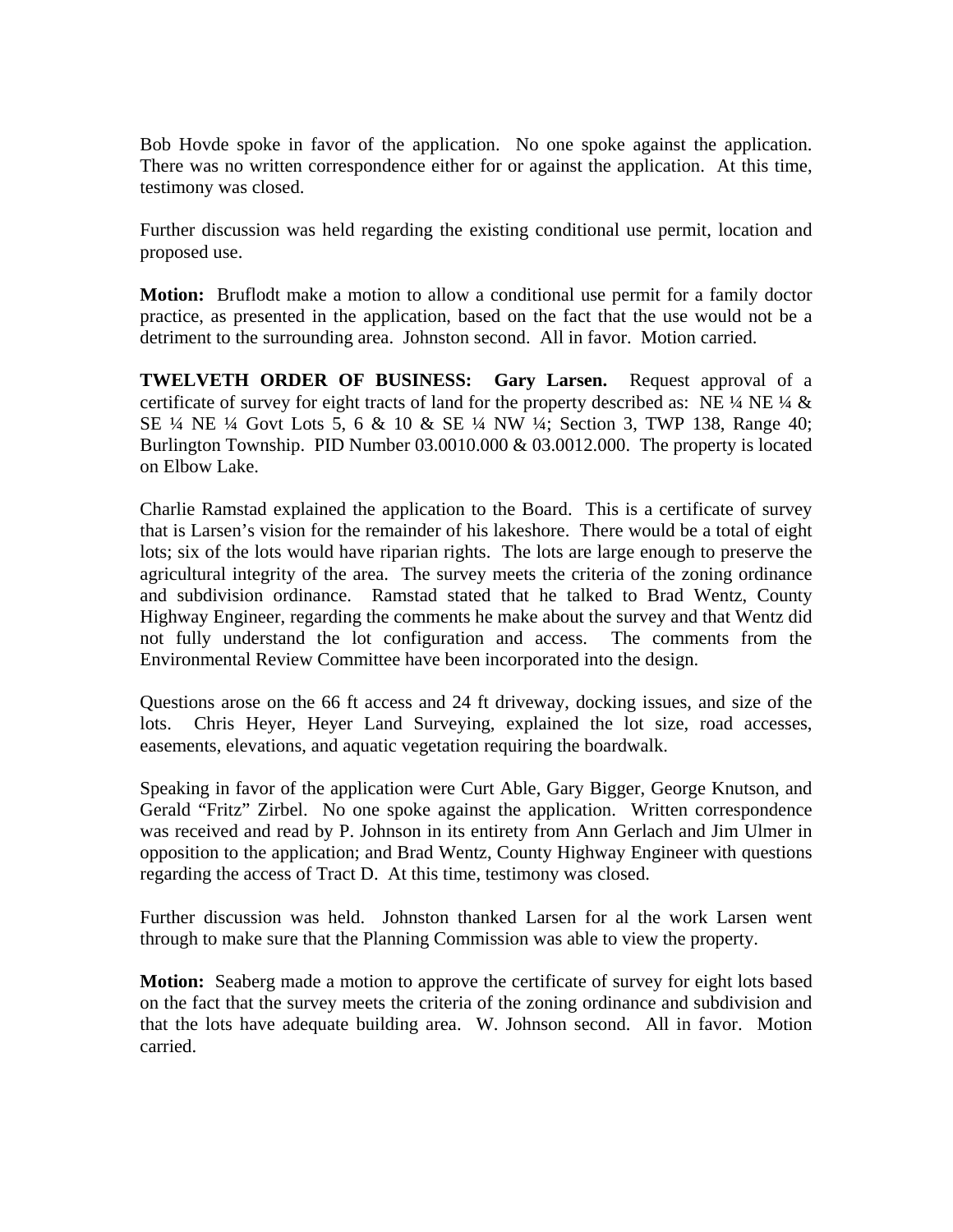**THIRTEENTH ORDER OF BUSINESS: Gary Heitkamp.** Request a conditional use permit for storage condo units in an agricultural zone for the property described as: N 10 Ac of W 30 Ac of SW ¼ SW ¼ less roads; Section 11, TWP 139, Range 40; Erie Township. PID Number 10.0173.000. The property is located within the shoreland district of Cotton Lake.

Heitkamp explained the application to the Board. This application would change the existing application, which allowed commercial storage, to allow for storage condominiums. The change would allow the units to have private ownership instead of a rental agreement. The size of the building, location of the building and number of units would all be the same as previously granted.

Christianson questioned if there was a minimum size for such units. P. Johnson stated that there was not. Seaberg questioned how the covenants would be enforced. Heitkamp stated that the association enforces the covenants. Knutson questioned if the access issue has been worked out with the County Highway Department. Heitkamp stated that he is going to set up an appointment with Wentz to visit the property and work out the details on the access.

No one spoke in favor of the application. No one spoke against the application. Written correspondence was received from David Mjolsness, in opposition to the application. At this time, testimony was closed.

Further discussion was held. Consensus of the Board was that the use of the land and building are not changing from what was previously approved, just the ownership was changing.

**Motion:** Lien made a motion to approve a conditional use permit to allow storage condo units in an agricultural zone, amending the original conditional use permit granted in December 2005, based on the fact that the use would not be changed from what was previously granted and the use would not be detrimental to the surrounding area. Seaberg second. All in favor. Motion carried.

**FOURTEENTH ORDER OF BUSINESS: Aggregate Industries.** Request a conditional use permit for extraction of sand and gravel in an industrial zone for the property described as:  $SE \frac{1}{2} S \frac{1}{2} SE \frac{1}{4}$ ; Govt Lots 1, 2, 3 & 4 & NE  $\frac{1}{4} SW \frac{1}{4}$ ; NE  $\frac{1}{4} NW$ ¼ & SE ¼ NW ¼; Section 19, TWP 138, Range 43; Cormorant Township. PID Numbers 06.0260.001, 06.0261.000, 06.0265.000.

P. Johnson stated that this application is a result of an Environmental Impact Statement, and the application complies with the EIS.

Mike Rose, Aggregate Industries explained the application to the Board. 80% of the material removed would be transported on County Highway 4 and Clay County 10, the extraction pit would be approximately  $\frac{1}{4}$  mile off the road for a buffer and a proposed road would be constructed in the center of the parcel to accommodate the transportation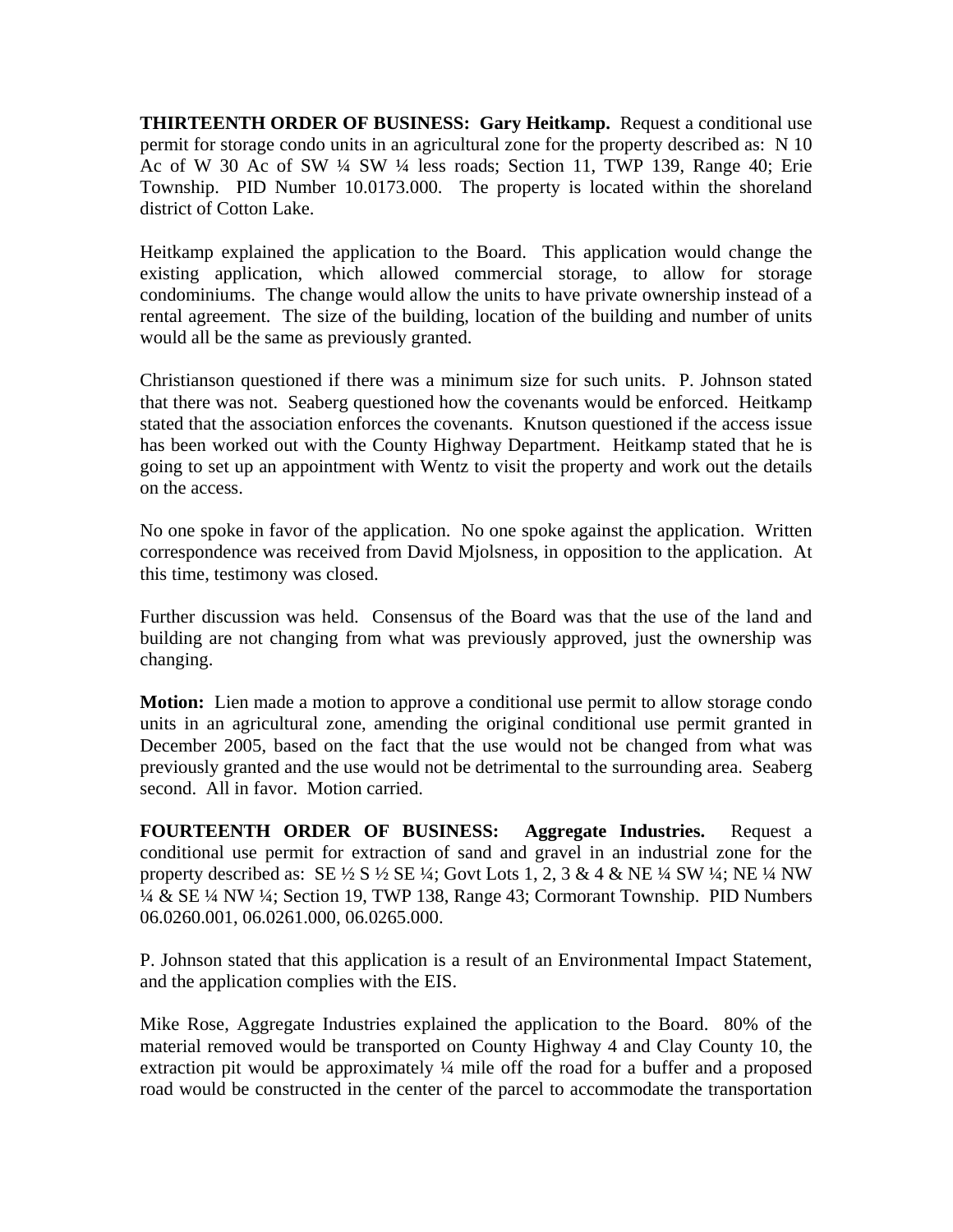of the material. Extraction in this area would occur for 7 to 10 years, with reclamation beginning as soon as 2 to 3 years.

Kovala questioned the hours of operation. Rose stated that they would like the approval to operation 24 hours a day, seven days a week so that they would be allowed to operated during extreme cases such as flood situations or short construction seasons. Kovala questioned what would happen if a neighbor's well were contaminated. Rose stated that tests indicate that the area wells should not be affected, but if it were to happen, Aggregate would be liable and would have to correct the situation. Rose stated that well monitoring is part of the EIS process. Christianson questioned if this application was one of the commitments of the EIS. Rose stated that it was.

No one spoke in favor of the application. Speaking in opposition to the application was Josh Becker. Written correspondence was received from Josh Becker and Rodger Haugen. At this time, testimony was closed.

Discussion was held on the EIS, location, hours of operation, location of surrounding neighbors, noise control and buffers. Thorkildson stated that he did not like the idea of operating 24 hours a day, seven days a week. Skarie stated that the hours of operation should be consistent for all pits, not each pit has different hours. Thorkildson questioned the buffer strip. Rose explained the buffer strip.

**Motion:** Christianson made a motion to approve the application as presented based on the fact that the application is part of the Environmental Impact Statement agreement, that it is the extension of an existing operation and the use is compatible with the industrial operation in the surrounding area. Skarie second. All in favor. Motion carried.

**FIFTEENTH ORDER OF BUSINESS: Chris Leach.** Request a conditional use permit for a commercial operation consisting of a lawn care service in an agricultural zone for the property described as: Pt SE ¼ SW ¼; Section 17, TWP 138, Range 42; Lake Eunice Township. PID Number 17.0178.000 & 17.0178.002.

Leach explained the application. Leach would like to start up a lawn care service and construct a storage building for the operation of the business. A sign would be located on the building.

Kovala questioned if there would be outside storage. Leach stated that there would not be any outside storage because of security issues and the location of the structure at the intersection of two existing roads.

No one spoke in favor of the application. Lloyd Kohler, Lake Eunice Township questioned the size of the property and location of the building in reference to visibility at the intersection. Jim Renslow spoke in opposition. Written correspondence was received from Brad Wentz, Becker County Highway Engineer, stating access would not be given from County Highway 11. At this time, testimony was closed.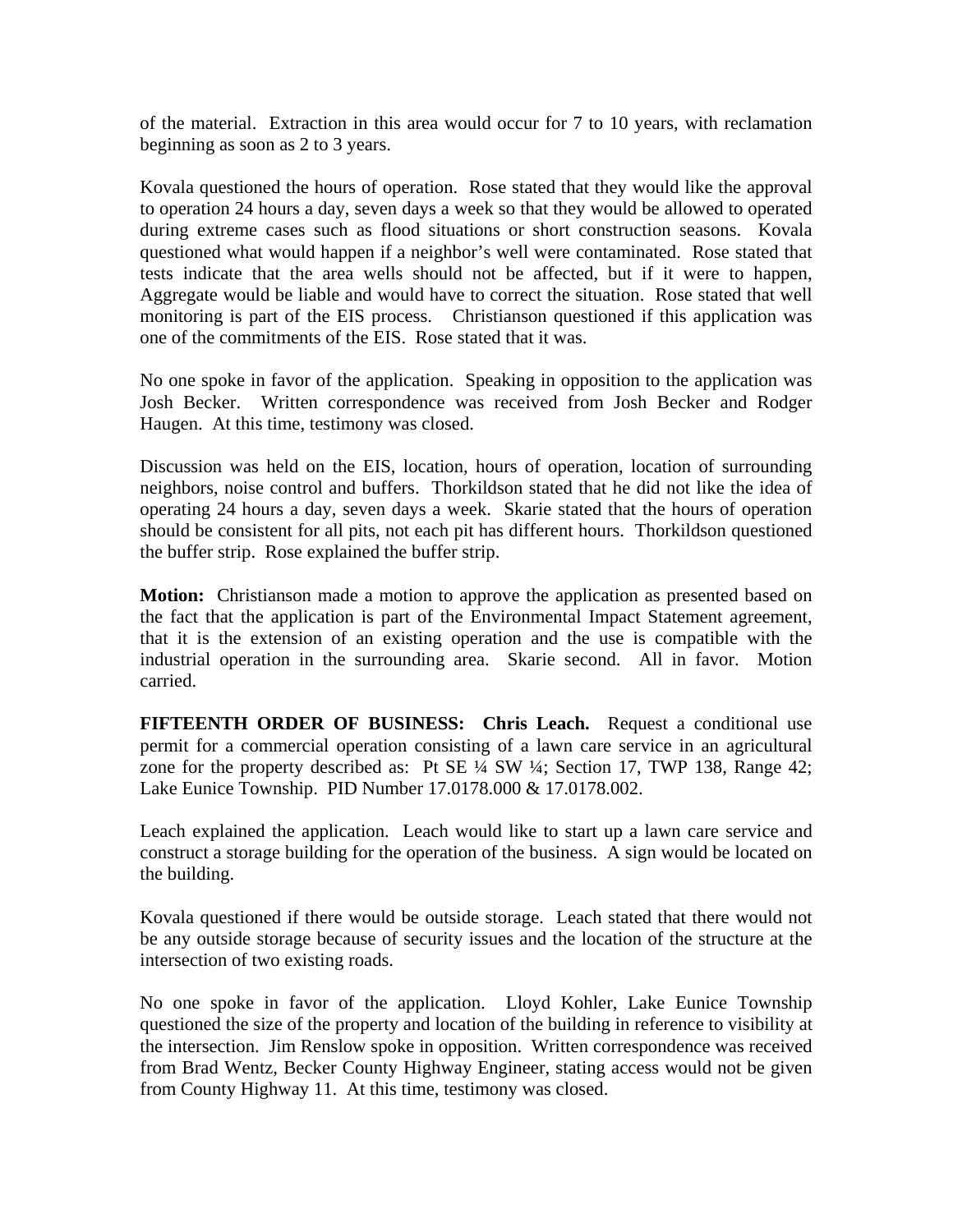Further discussion was held regarding structure location, access, view at the intersection and the comment in Wentz's letter requesting the access to the property being 500 feet from the intersection when the property is not 500 feet deep. Knutson stated that if the request meets the guidelines of the ordinance, it would be very difficult to deny. P. Johnson stated that further information could be requested from the County Engineer requesting a site visit for the visibility at the intersection. Kovala stated that the Township's concerns should also be addressed. Leach stated that he would like to get started on the project within the next three weeks and would prefer not to table the application.

**Motion:** Thorkildson made a motion to approve a conditional use permit for a commercial operation consisting of a lawn care service as presented in the application based on the fact that the use would not be detrimental to the surrounding area. Skarie second.

Christianson stated that he felt that the property should be look at to make sure the visibility at the intersection would not be restricted. Skarie stated that the curvature of the road would not restrict the visibility.

Vote was taken with everyone voting in favor of the motion except: Christianson, Bruflodt and McGovern. Majority in favor. Motion carried.

**SIXTEENTH ORDER OF BUSINESS: Steven Pachel.** Request a change of zone from agricultural to residential for the lots within the shoreland district and approval of a preliminary plat consisting of 13 lots (5 residential lots and 8 agricultural lots) for the property described as: NW ¼ NW ¼; Section 26, TWP 140, Range 37; Carsonville Township. PID Number 05.0148.000. The property is located within the shoreland district of Gyles Lake.

Pachel and Lowell Shellack, Surveyor, explained the application to the Board. The total acreage is 40 acres, which would be divided into 13 lots. The subdivision would be divided into two zones, five residential lots and eight agricultural lots. A new road would be constructed to service some of the lots, some of the lots would have access from the existing road and two of the lots would be accessed by an easement.

Kovala questioned how Old Mill Trail will be maintained. Pachel stated that the trail would be maintained by the owners of those lots, private maintenance not public maintenance. Kovala stated that the cul-de-sac should be changed to a hammerhead turn around.

McGovern questioned the wetland location and if the lots are large enough for construction so that the wetlands are not impacted. Pachel and Shellack stated that the lots are large enough that the wetlands should not be impacted. Discussion was held regarding the road construction, existing grade and final grade of the road.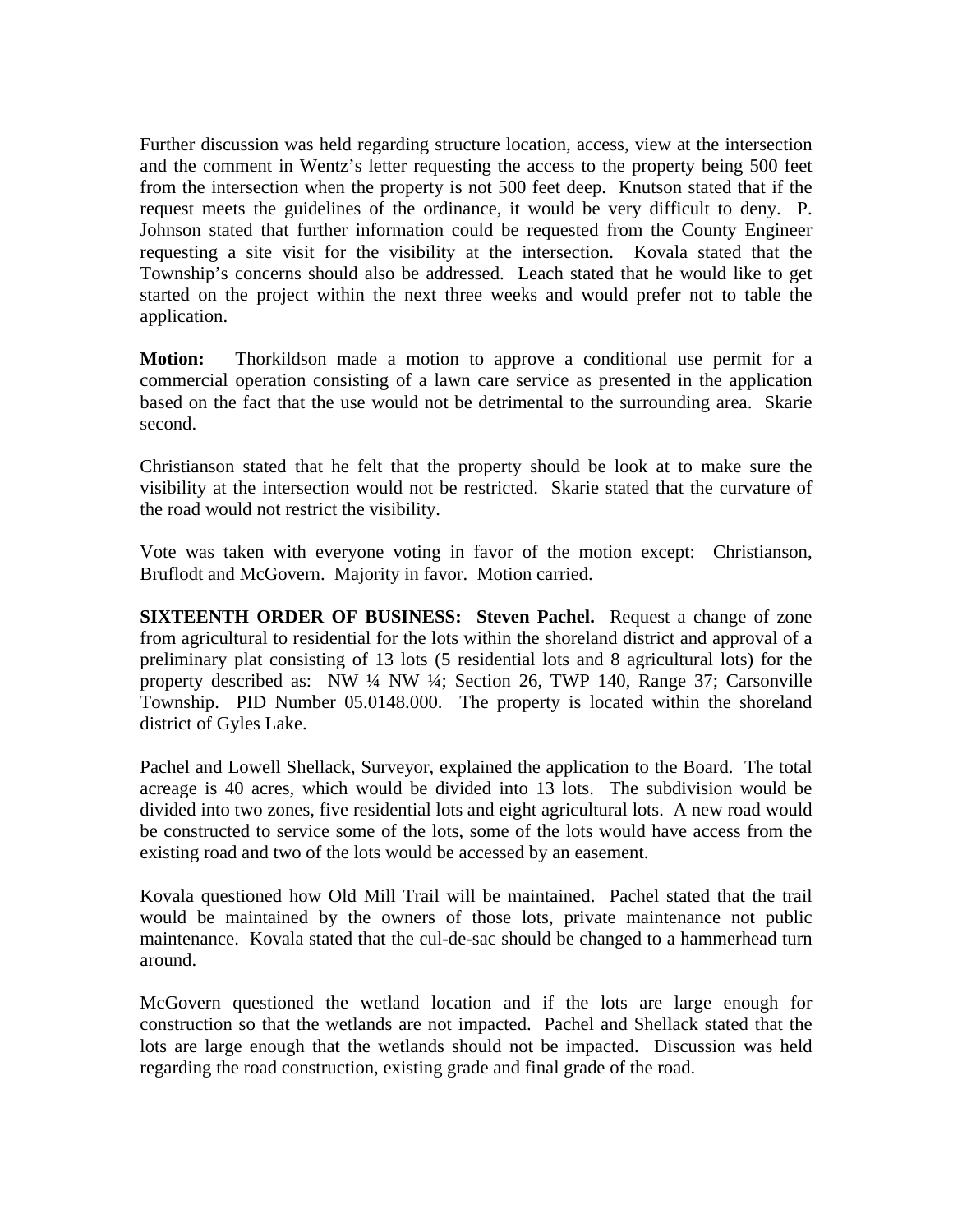No one spoke in favor of the application. Speaking in opposition was Bruce Brummitt, who felt the proposed conservation overlay concept should be applied to this plat. Ron Winters felt the plat should not be approved until the conservation overly district was acted upon. Written correspondence was received from Bruce Brummitt, in opposition to the application. At this time, testimony was closed.

Further discussion was held regarding the location of the plat, number of lots, proposed road, access and the proposed conservation overlay district. Kovala stated that all applications must be acted upon within 60 days of receipt or the application is automatically approved. Knutson questioned what Carsonville's response was to the application. Kovala stated that he was not at that meeting, but the other supervisors did not have a problem with the application.

P. Johnson stated the conservation overlay district has not been approved yet, an information forum will be held on March 28, but no action will be taken for 4 to 6 months yet. The comprehensive plan, which is a vision, would like to see the overlay district, but it is a vision, not a regulations.

Knutson stated that he feels the area is agricultural in nature, but the plat does meet the criteria of the ordinance. Lien stated that since it meets the criteria, it could only be denied based on suitability, but it is suitable for development. Christianson stated that it would be arbitrary to say that the lots need to be larger if the lots meet the current regulations.

**Motion:** Lien made a motion to approve a change of zone from agricultural to residential for the lots within the shoreland district and approval of a preliminary plat consisting of 13 lots (5 residential lots and 8 agricultural lots) based on the fact that the proposed plat meets the criteria of the zoning ordinance and subdivision ordinance and the lots are suitable for development. Johnston second. All in favor except Thorkildson and McGovern. Majority in favor. Motion carried.

**SEVENTEENTH ORDER OF BUSINESS: Lee Carlson.** Request a change of zone from agricultural to residential and approve a preliminary plat consisting of four lots for the property described as: Pt Govt Lot 3; Section 5, TWP 141, Range 36; Two Inlets Township. PID Number 34.0032.001. The property is located on Boot Lake.

Carlson and Scott Walz explained the application to the Board. The request is to change the zone and create four lots. There is a bluff on Lots 1,  $2 \& 3$ , which has been accounted for in the lot area. Lot 2 has the steepest bluff area. All lots have access from an existing public road. Lake access on Lots 1, 2  $\&$  3 would be by either stairways or mechanical means.

Discussion was held regarding lot size, lot width, road access, bluff area and lake access.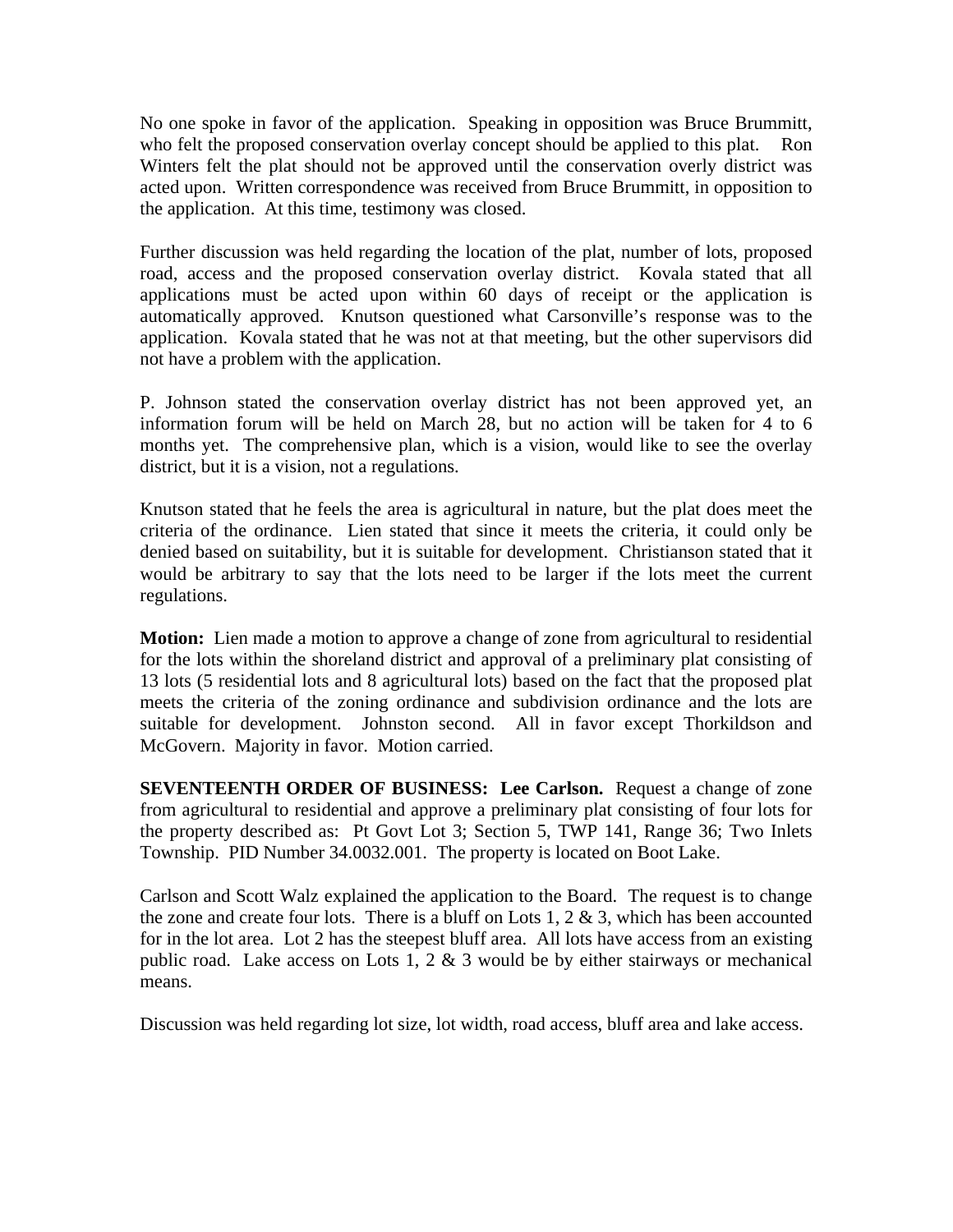No one spoke in favor of the application. No one spoke against the application. There was no written correspondence either for or against the application. At this time, testimony was closed.

Further discussion was held. During the discussion, it was found that the measurements for Lots  $3 \& 4$  were correct, but the line was actually placed in the wrong location. Walz stated that the line would be corrected on the final plat, should the preliminary be approved.

**Motion:** Johnston made a motion to approve the change of zone from agricultural to residential and preliminary plat consisting of four lots based on the fact that the preliminary plat meets the criteria of the zoning ordinance and subdivision ordinance with the stipulation that the line between Lot  $3 \&$  Lot  $4$  be corrected. Bruflodt second. All in favor except Thorkildson. Majority in favor. Motion carried.

**EIGHTEENTH ORDER OF BUSINESS: Boyd Bradbury.** Request a change of zone from agricultural to residential and approval of a preliminary plat consisting of four lots for the property described as: Pt of Govt Lot 3; Section 27, TWP 138, Range 41; Lake View Township. PID Number 19.0497.000. The property is located on Johnson/Reeves Lake.

Bradbury and Scott Walz explained the application to the Board. Four lots would be created and the remnant would be attached to the existing Bradbury tract. This would lower the impact on the lake by eliminating 17 campsites. The private lake access, which was being used like a public access would be closed. The motivation of this plat is to reduce the impact on the lake by eliminating an old resort.

Discussion was held regarding structure location and which structures would be removed. Bradbury stated that this is not a money making venture and there is not a lot of money to relocate buildings.

Bradbury stated that he was under the impression that the existing structures could remain and be maintained, but not improved or added onto. P. Johnson stated that the Planning Commission could place conditions on the plat, which could include removal of the structures. Consensus of the Board was that the existing cabins were too close to the lake and should not be allowed. Since the property is being subdivided, this is the chance to correct deficiencies. Discussion was held regarding the road, road location, type of road and building location in reference to the road.

No one spoke in favor of the application. No one spoke against the application. There was no written correspondence either for or against the application. At this time, testimony was closed.

Further discussion was held. Johnston felt that the area would be cleaned up by just removing the campers, but felt the cabins should be removed. Thorkildson felt that the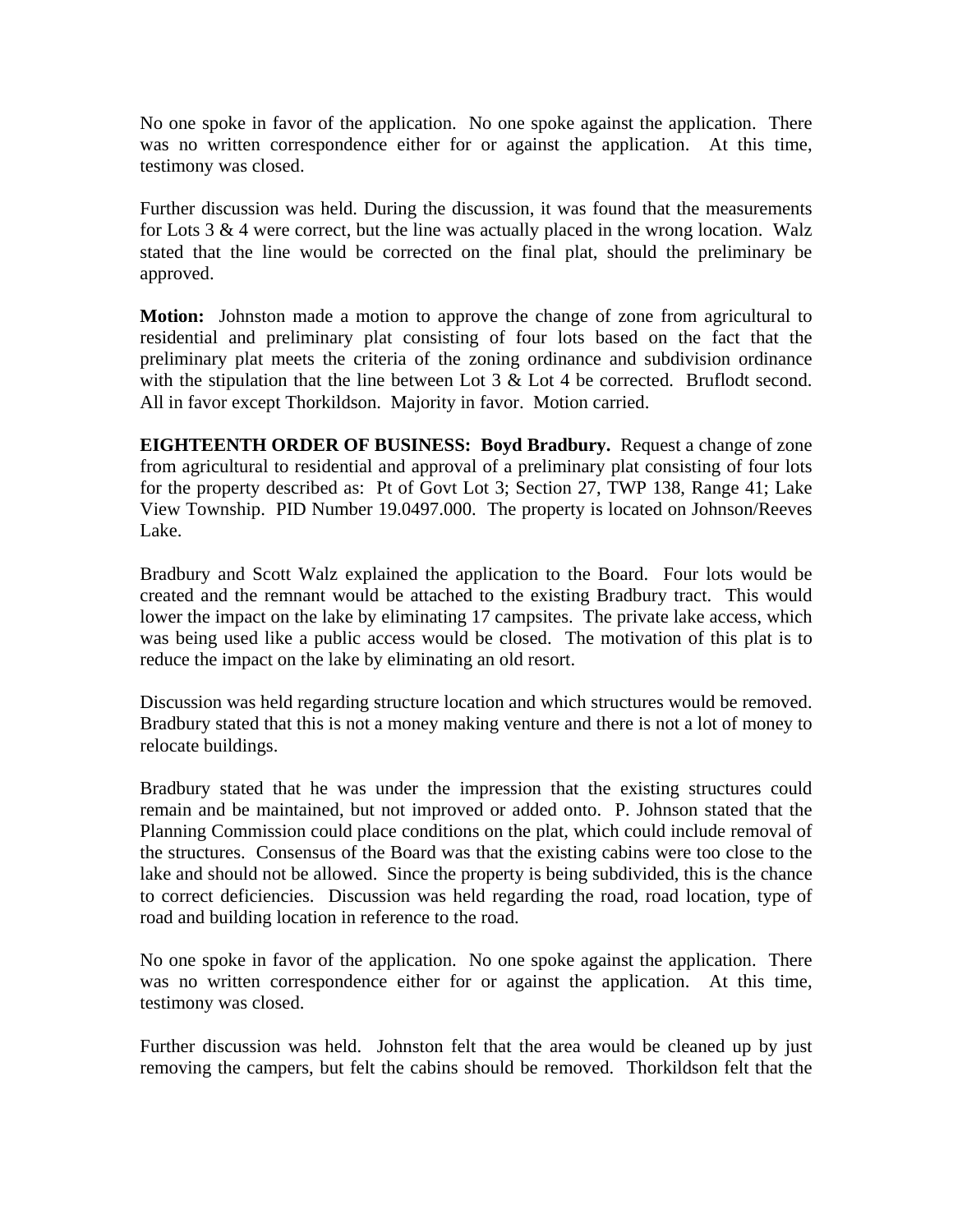project as a whole could be fully supported. Knutson and Seaberg felt that the cabins should be removed along with the campers.

**Motion:** Johnston made a motion to approve the change of zone from agricultural to residential and the preliminary plat consisting of four lots based on the fact the proposed plat meets the criteria of the zoning ordinance and subdivision ordinance based on the fact that the proposal meets the criteria of the zoning ordinance and subdivision ordinance with the stipulation that all campers, two cabins and four out buildings be removed from the property. Seaberg second. All in favor except Christianson, Bruflodt and W. Johnson. Majority in favor. Motion carried.

**NINETEENTH ORDER OF BUSINESS: John Backes.** Request a change of zone from agricultural to residential and approval of a certificate of survey for two tracts of land for the property described as: Pt Govt Lot 5 Comm NWLY Cor Whitetail Ridge Th Sly 415.95 ft; Section 5, TWP 142, Range 37; Forest Township. PID Number 12.0028.002. The property is located on Bad Medicine Lake.

Backes and Scott Walz explained the application to the Board. The existing parcel of land would be split into two tracts of land. The lots meet the criteria of the ordinance.

Johnston questioned why the lot line was not moved further to the west. Backes stated that the property line was located ten feet from the septic system, which was installed one and one-half years ago. Knutson questioned if the road issues have been resolved. Vlasak, Forest Township, stated that there is a proposal, but not adopted yet.

P. Johnson stated that none of the property owners along this road do not have legal road access and are working to get the issue resolved and the road turned over to the township. Brant Beeson stated he has been working on the legal aspect of the issue, the new easement is drawn on the certificate of survey, but there will have to be some corrective work done on legal descriptions and titles.

Speaking in favor of the application was Ray Vlasak, Forest Township. No one spoke against the application. Written correspondence was received from Lynne Anderson, in opposition to the application. At this time, testimony was closed.

Further discussion was held. Christianson questioned why Forest Township does not act on the issues in their township if they have their own zoning. Vlasak stated that Forest Township has a conservation zone ordinance that starts at the back tier; the County governs the riparian area.

**Motion:** Lien made a motion to approve a change of zone from agricultural to residential and approve a certificate of survey to allow two tracts of land based on the fact that the certificate of survey meets the criteria of the zoning ordinance and subdivision ordinance with the stipulation that the easement through the property be turned over to the Township. Bruflodt second. All in favor except Thorkildson.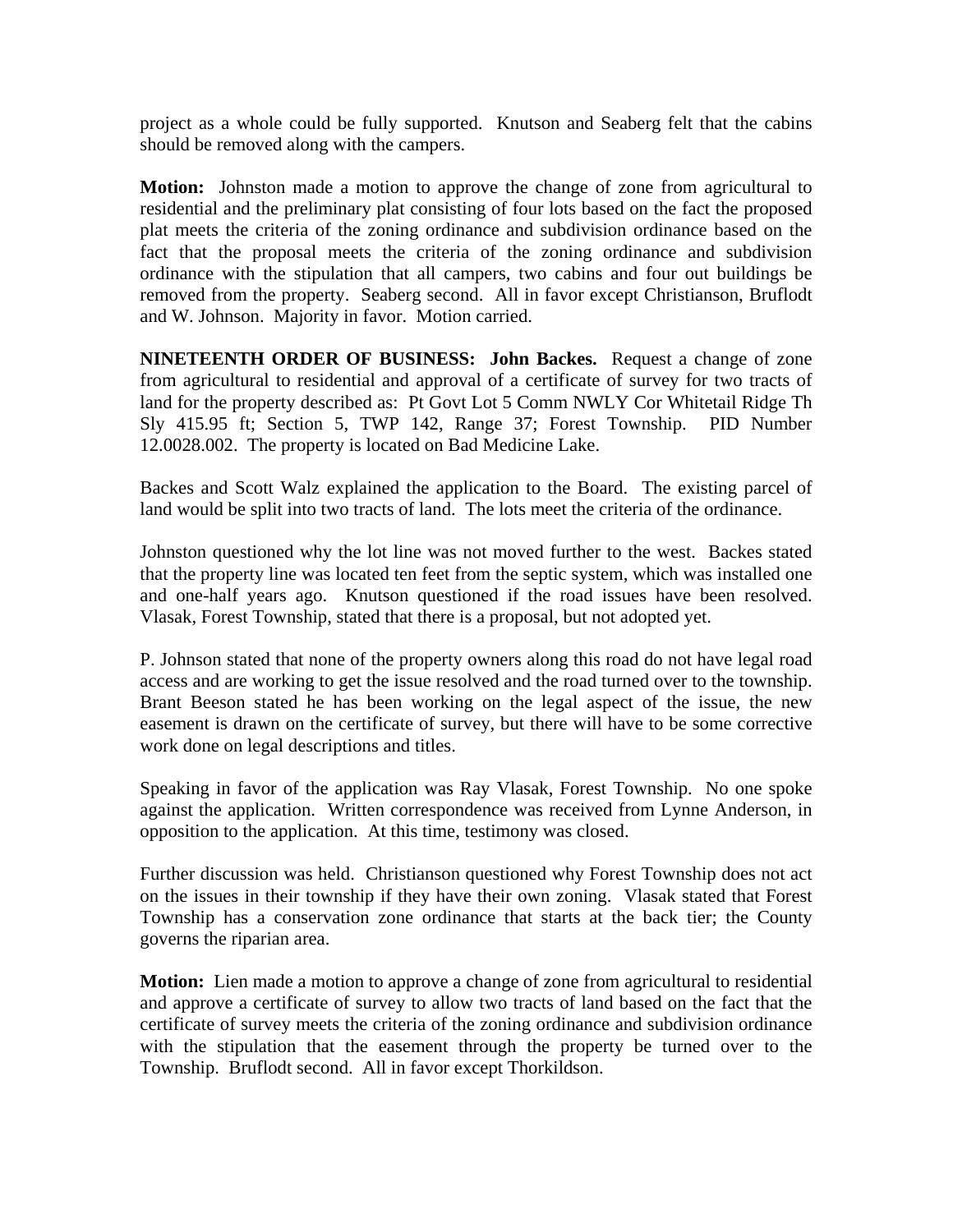**TWENTIETH ORDER OF BUSINESS: Daniel Finn.** Request a change of zone from agricultural to residential and conversion of an existing resort to a multi-unit residential development consisting of twenty (20) units for the property described as: Part of Govt Lots 1 & 8; Section 6, TWP 142, Range 38; Round Lake Township. PID Number  $25.0175.000 \& 25.0179.000$ . The property is located on Elbow Lake and is the former Oxbow Resort.

Finn, Brant Beeson and Scott Walz explained the application to the Board. This would be the first resort conversion under the new conversion regulations. After the conversion, there would be a total of 20 units. Currently there are five cabins, one house and 25 RV sites. 13% of the shoreline would be used for shore activities. The back tier would have access to the lake and mooring rights, but would not have a permanent docking. The existing pole barn would be used for storage until storage units could be build. The storage condos would coincide with one for each unit. The RVs are rented through the 2006 season so the sites would not be sold until after the season.

No one spoke in favor of the application. No one spoke against the application. Written correspondence was received from Lynette and Dale Peterson in opposition to the application. At this time, testimony was closed.

Further discussion was held regarding the conversion, relocation of sites and density.

**Motion:** Christianson made a motion to approve a change of zone from agricultural to residential and the conversion of an existing resort to a multi-unit residential development consisting of twenty (20) units based on the fact that it does met the criteria of the resort conversion section of the ordinance and would lessen the impact on the lake. Seaberg second. All in favor. Motion carried.

## **TWENTY-FIRST ORDER OF BUSINESS: Final Plat of Sauer Lake Highlands.**

P. Johnson stated that all the paperwork was in order for the final plat. This is a multiunit residential development consisting of seven units.

**Motion:** W. Johnson made a motion to approve the final plat of Sauer Lake Highlands based on the fact that it does meet the criteria of the zoning ordinance and subdivision ordinance. Lien second. All in favor. Motion carried.

## **TWENTY-SECOND ORDER OF BUSINESS: Election of officers and informational meeting.**

Christianson made a motion to nominate Bruflodt for Chairman. Knutson second. All in favor. Motion carried. Bruflodt will be chairman for 2006.

Johnston made a motion to nominate Kovala for Vice Chairman. Skarie second. All in favor. Motion carried. Kovala will be chairman for 2006.